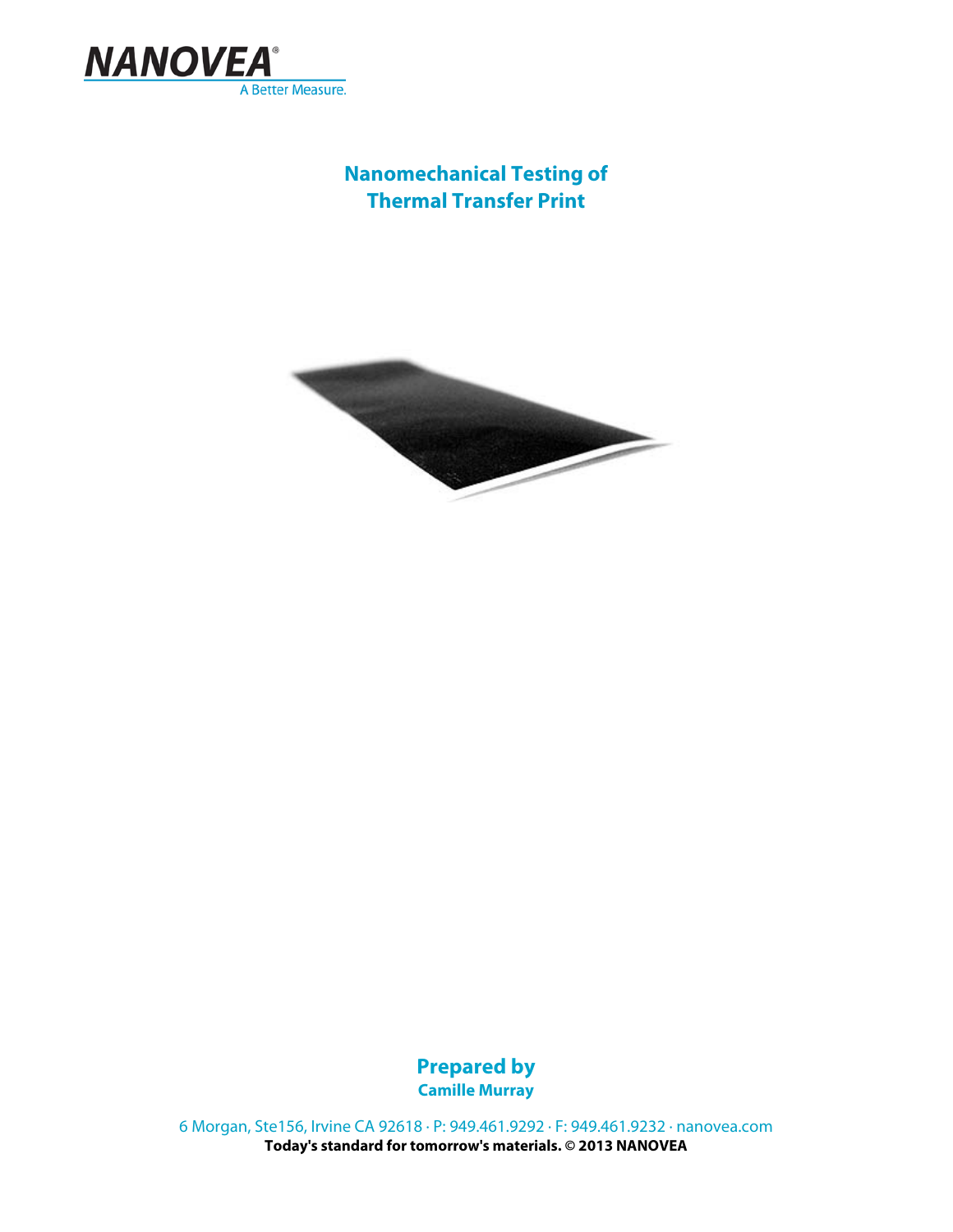## **INTRO**

Digital thermal transfer printing, unlike direct thermal printing, uses the process of melting a coated ribbon to the material on which the print is applied. There are 3 main types of thermal ribbons: wax, wax/resin or pure resin and are almost always black. These different types have varying qualities to survive harsh environments and are selected to print on different material surfaces.

#### **IMPORTANCE OF NANO SCRATCH TESTING FOR QUALITY CONTROL**

Digital thermal transfer printing is used primarily for its print durability in applications such as bar codes and printing labels. These applications demand high resistance in harsh environments for long periods of time. Therefore, the formulas related to different types of digital thermal transfer ribbons should have a known/tested resistance to scratch and adhesion failure. By using the nano scratch testing method the failure of digital thermal transfer printing can be tested and compared to identify the most durable formulation.

#### **MEASUREMENT OBJECTIVE**

We must simulate the process of scratching in a controlled and monitored manner to observe sample behavior effects. In this application, the Nanovea Mechanical Tester, in nano scratch testing mode, is used to measure the load required to cause failure to 3 micron wax/resin prints on coated paper. A 2μm 90° cone diamond tip stylus is used at a progressive load ranging from 0.10 mN to 0.20 mN to scratch the printed surface. Points of failure will be reviewed. In addition, we have also used nanoindentation mode to obtain hardness and elastic modulus of the sample prints.

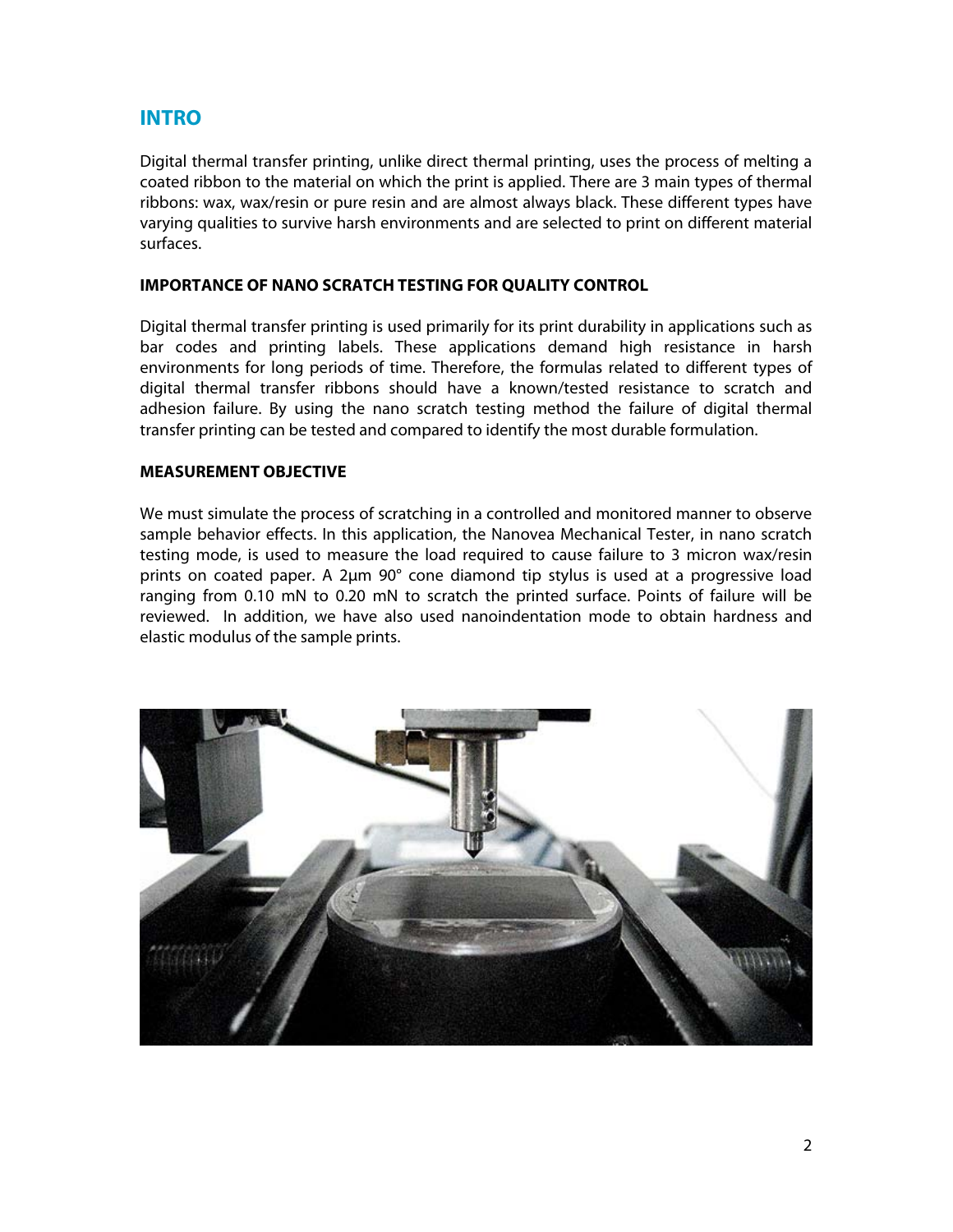## **MEASUREMENT PRINCIPLE:**

The scratch testing method is a very reproducible quantitative technique in which critical loads at which failures appear are used to compare the cohesive or adhesive properties of coatings or bulk materials. During the test, scratches are made on the sample with a spheroconical stylus (tip radius ranging from 1 to  $20\mu$ m) which is drawn at a constant speed across the sample, under a constant load, or, more commonly, a progressive load with a fixed loading rate. Sphero-conical stylus is available with different radii (which describes the "sharpness" of the stylus). Common radii are from 20 to 200 $\mu$ m for micro/macro scratch tests, and 1 to 20 $\mu$ m for nano scratch tests.

When performing a progressive load test, the critical load is defined as the smallest load at which a recognizable failure occurs. In the case of a constant load test, the critical load corresponds to the load at which a regular occurrence of such failure along the track is observed. In the case of bulk materials, the critical loads observed are cohesive failures, such as cracking, or plastic deformation or the material. In the case of coated samples, the lower load regime results in conformal or tensile cracking of the coating which still remains fully adherent (which usually defines the first critical load). In the higher load regime, further damage usually comes from coating detachment from the substrate by spalling, buckling or chipping.



The scratch test gives very reproducible quantitative data that can be used to compare the behavior of various coatings and substrate materials. The critical loads depend on the mechanical strength (adhesion, cohesion) of a coating-substrate composite but also on several other parameters: some of them are directly related to the test itself, while others are related to the coating-substrate system.

| The test specific parameters include: |                     | The sample specific parameters include:           |  |
|---------------------------------------|---------------------|---------------------------------------------------|--|
|                                       | Loading rate        | Friction coefficient between surface and indenter |  |
|                                       | Scratching speed    | Internal stresses in the material                 |  |
|                                       | Indenter tip radius | For bulk materials                                |  |
|                                       | Indenter material   | Material hardness and roughness                   |  |
|                                       |                     | For coating-substrate systems                     |  |
|                                       |                     | Substrate hardness and roughness                  |  |
|                                       |                     | Coating hardness and roughness                    |  |
|                                       |                     | Coating thickness                                 |  |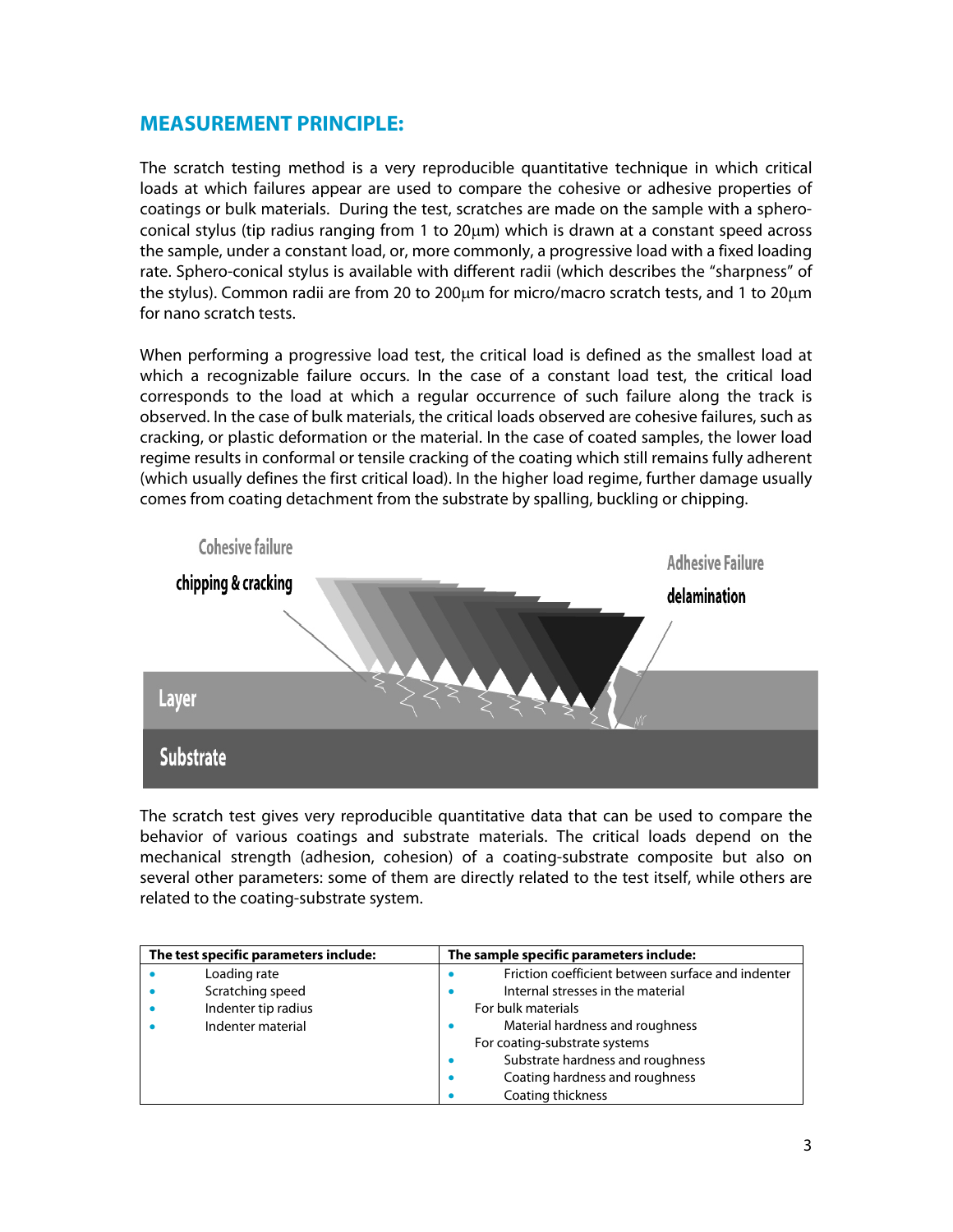#### **Means for critical load determination**

#### **Microscopic observation**

This is the most reliable method to detect surface damage. This technique is able to differentiate between cohesive failure within the coating and adhesive failure at the interface of the coating-substrate system.

#### **Tangential (frictional) force recording**

This enables the force fluctuations along the scratch to be studied and correlated to the failures observed under the microscope. Typically, a failure in the sample will result in a change (a step, or a change in slope) in coefficient of friction. Frictional responses to failures are very specific to the coating-substrate system in study.

#### **Depth Sensing**

Sudden change in the depth data can indicate delimitation. Depth information pre and post scratch can also give information on plastic versus elastic deformation during the test. 3D Non-Contact imaging such as white light axial chromatism technique and AFM's can be useful to measure exact depth of scratch after the test.

| <b>Sample</b>           | Sample 1 and 3      | Sample 2            |
|-------------------------|---------------------|---------------------|
| Load type               | Progressive         | Progressive         |
| <b>Initial Load</b>     | 0.10 <sub>m</sub> N | 0.10 <sub>m</sub> N |
| <b>Final Load</b>       | $20 \text{ mN}$     | $15 \text{ mN}$     |
| Loading rate            | 40 mN/min           | 30 mN/min           |
| Scratch Length          | $2 \text{ mm}$      | $2 \text{ mm}$      |
| Scratching speed, dx/dt | 4 mm/min            | 4 mm/min            |
| Indenter geometry       | 90° cone            | 90° cone            |
| Indenter material (tip) | Diamond             | Diamond             |
| Indenter tip radius     | 2 um                | 2 µm                |

#### **Test Parameters**



## **Results**

**Summary table of main numerical results:** 

| <b>Sample</b> | <b>Initial Delamination [mN]</b> | <b>Complete</b><br><b>Delamination</b><br>[mN] |
|---------------|----------------------------------|------------------------------------------------|
|               | $2.28 \pm 0.85$                  | $11.09 \pm 0.66$                               |
| $\mathcal{P}$ | $3.84 \pm 0.42$                  | $11.44 \pm 0.86$                               |
| ς             | $4.81 \pm 0.12$                  | $15.44 \pm 1.93$                               |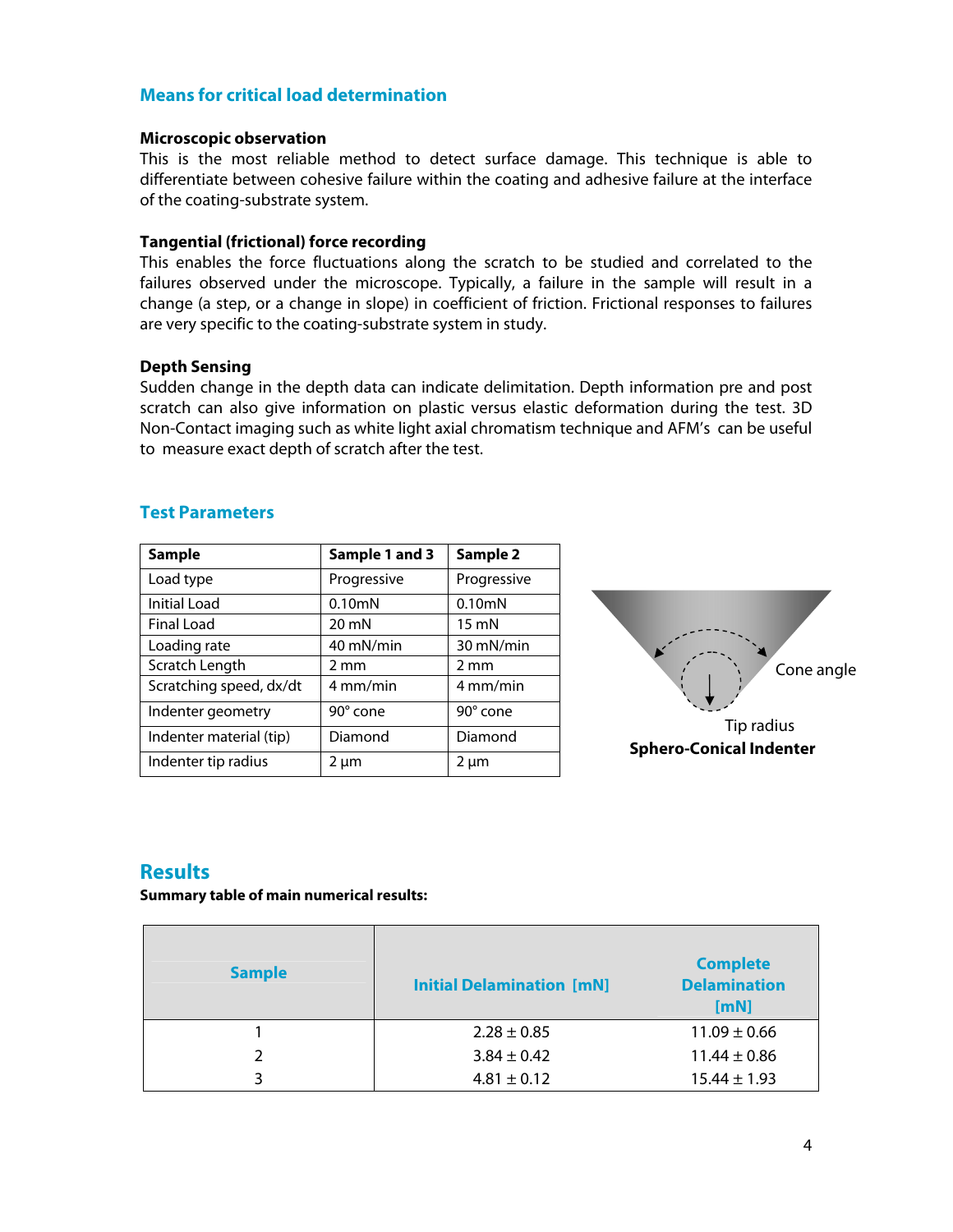## **Results –Sample 1**

NOTE: Because the ink coating on Sample One was unevenly distributed, the scratch did not demonstrate a clear delamination

| <b>Scratch</b>                      | <b>Initial Delamination</b><br>[mN] | <b>Complete Delamination</b><br>[mN] |
|-------------------------------------|-------------------------------------|--------------------------------------|
|                                     |                                     |                                      |
| 1                                   | 1.59                                | 10.32                                |
| 2                                   | 2.02                                | 11.52                                |
| 3                                   | 3.22                                | 11.42                                |
|                                     |                                     |                                      |
| <b>Average</b>                      | 2.28                                | 11.09                                |
| <b>Standard</b><br><b>Deviation</b> | 0.85                                | 0.66                                 |

### **Chart of micrographs and critical failures – Sample 1**

**Initial Delamination:** This is the point at which the coating is showing the first signs of failure. We begin to see this as it sporadically delaminates to the substrate



**Micrographs of Initial & Complete Delamination Sample 1 200x magnification (image width 0.249mm)**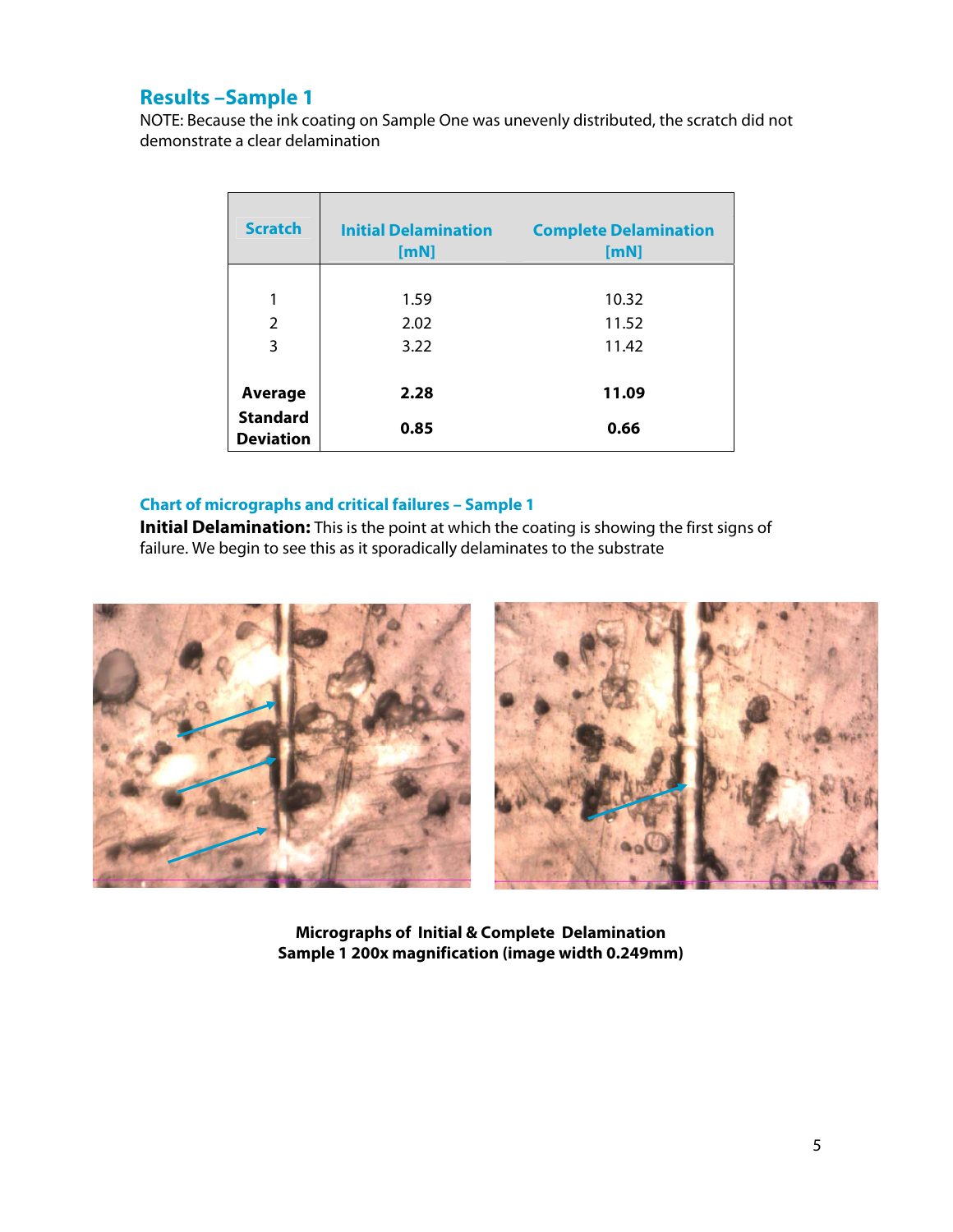# **Results –Sample 2**

|                                     | <b>Sample 2</b>             |                                      |  |
|-------------------------------------|-----------------------------|--------------------------------------|--|
| <b>Scratch</b>                      | <b>Initial Delamination</b> | <b>Complete Delamination</b><br>[mN] |  |
|                                     | [mN]                        |                                      |  |
|                                     |                             |                                      |  |
| 1                                   | 4.16                        | 11.80                                |  |
| $\overline{2}$                      | 4.00                        | 10.46                                |  |
| 3                                   | 3.36                        | 12.07                                |  |
|                                     |                             |                                      |  |
| Average                             | 3.84                        | 11.44                                |  |
| <b>Standard</b><br><b>Deviation</b> | 0.42                        | 0.86                                 |  |

## **Chart of micrographs and critical failures – Sample 2**

**Initial Delamination:** This is the point at which the coating is showing the first signs of failure. We begin to see this as it sporadically delaminates to the substrate



**Micrographs of Initial & Complete Delamination Sample 2 200x magnification (image width 0.249mm)**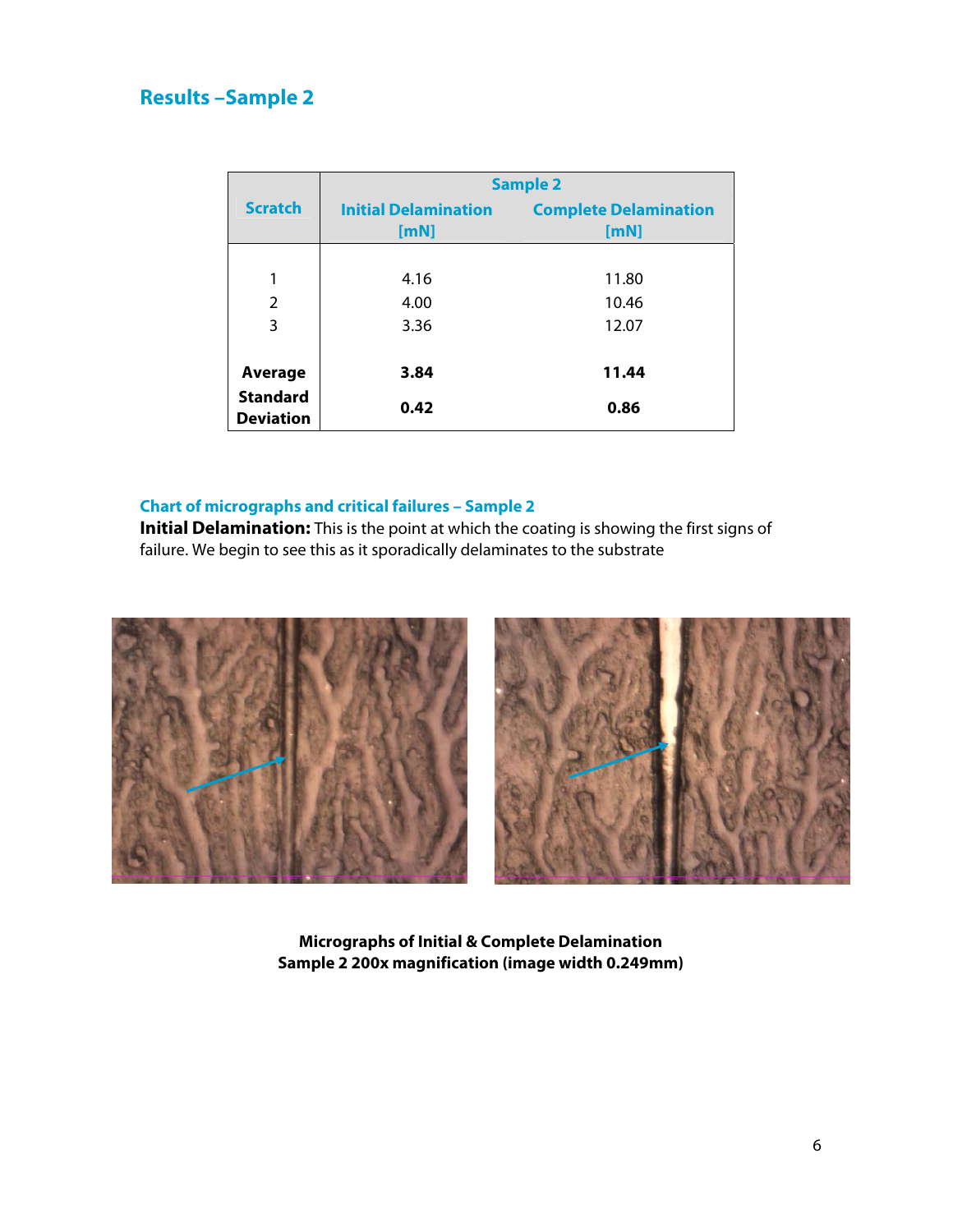# **Results – Sample 3**

|                                                | <b>Sample 3</b>                     |                                      |  |
|------------------------------------------------|-------------------------------------|--------------------------------------|--|
| <b>Scratch</b>                                 | <b>Initial Delamination</b><br>[mN] | <b>Complete Delamination</b><br>[mN] |  |
| 1<br>$\overline{2}$                            | 4.74<br>4.95                        | 14.05<br>14.62                       |  |
| 3                                              | 4.74                                | 17.65                                |  |
| Average<br><b>Standard</b><br><b>Deviation</b> | 4.81<br>0.12                        | 15.44<br>1.93                        |  |

### **Chart of micrographs and critical failures – Sample 3**

**Initial Delamination:** This is the point at which the coating is showing the first signs of failure. We begin to see this as it sporadically delaminates to the substrate



![](_page_6_Picture_5.jpeg)

**Micrographs of Initial & Complete Delamination Sample 3 200x magnification (image width 0.249mm)**